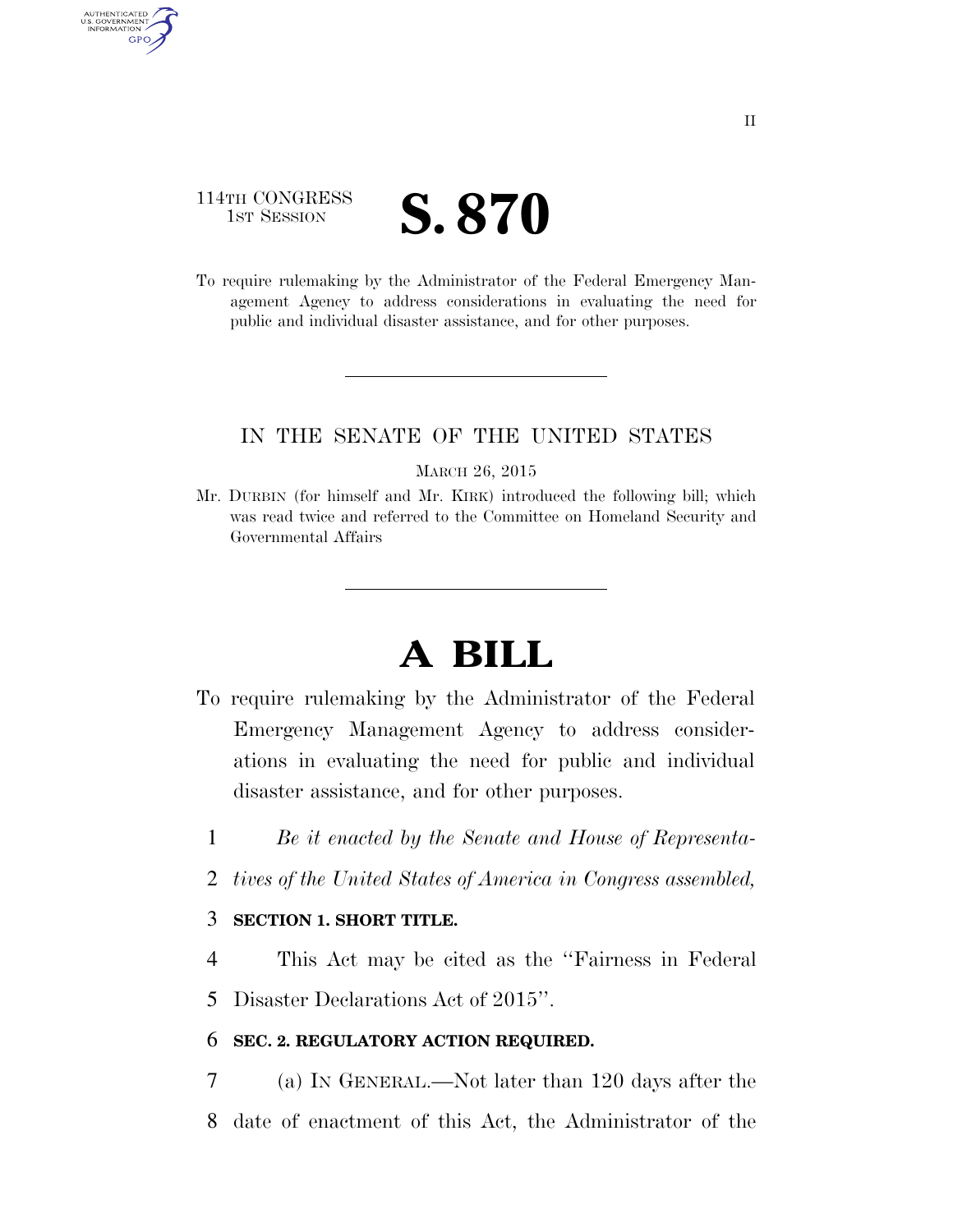| $\mathbf 1$ | Federal Emergency Management Agency (in this Act re-          |
|-------------|---------------------------------------------------------------|
| 2           | ferred to as the "Administrator" and "FEMA", respec-          |
| 3           | tively) shall amend the rules of the Administrator under      |
| 4           | section 206.48 of title 44, Code of Federal Regulations,      |
| 5           | as in effect on the date of enactment of this Act, in accord- |
| 6           | ance with the provisions of this Act.                         |
| 7           | (b) NEW CRITERIA REQUIRED.—The amended rules                  |
| 8           | issued under subsection (a) shall provide for the following:  |
| 9           | (1) PUBLIC ASSISTANCE PROGRAM.—Such rules                     |
| 10          | shall provide that, with respect to the evaluation of         |
| 11          | the need for public assistance—                               |
| 12          | (A) specific weighted valuations shall be                     |
| 13          | assigned to each criterion, as follows—                       |
| 14          | (i) estimated cost of the assistance, 10                      |
| 15          | percent;                                                      |
| 16          | (ii) localized impacts, 40 percent;                           |
| 17          | (iii) insurance coverage in force, 10                         |
| 18          | percent;                                                      |
| 19          | (iv) hazard mitigation, 10 percent;                           |
| 20          | $(v)$ recent multiple disasters, 10 per-                      |
| 21          | cent;                                                         |
| 22          | (vi) programs of other Federal assist-                        |
| 23          | ance, 10 percent; and                                         |
| 24          | (vii) economic circumstances described                        |
| 25          | in subparagraph $(B)$ , 10 percent; and                       |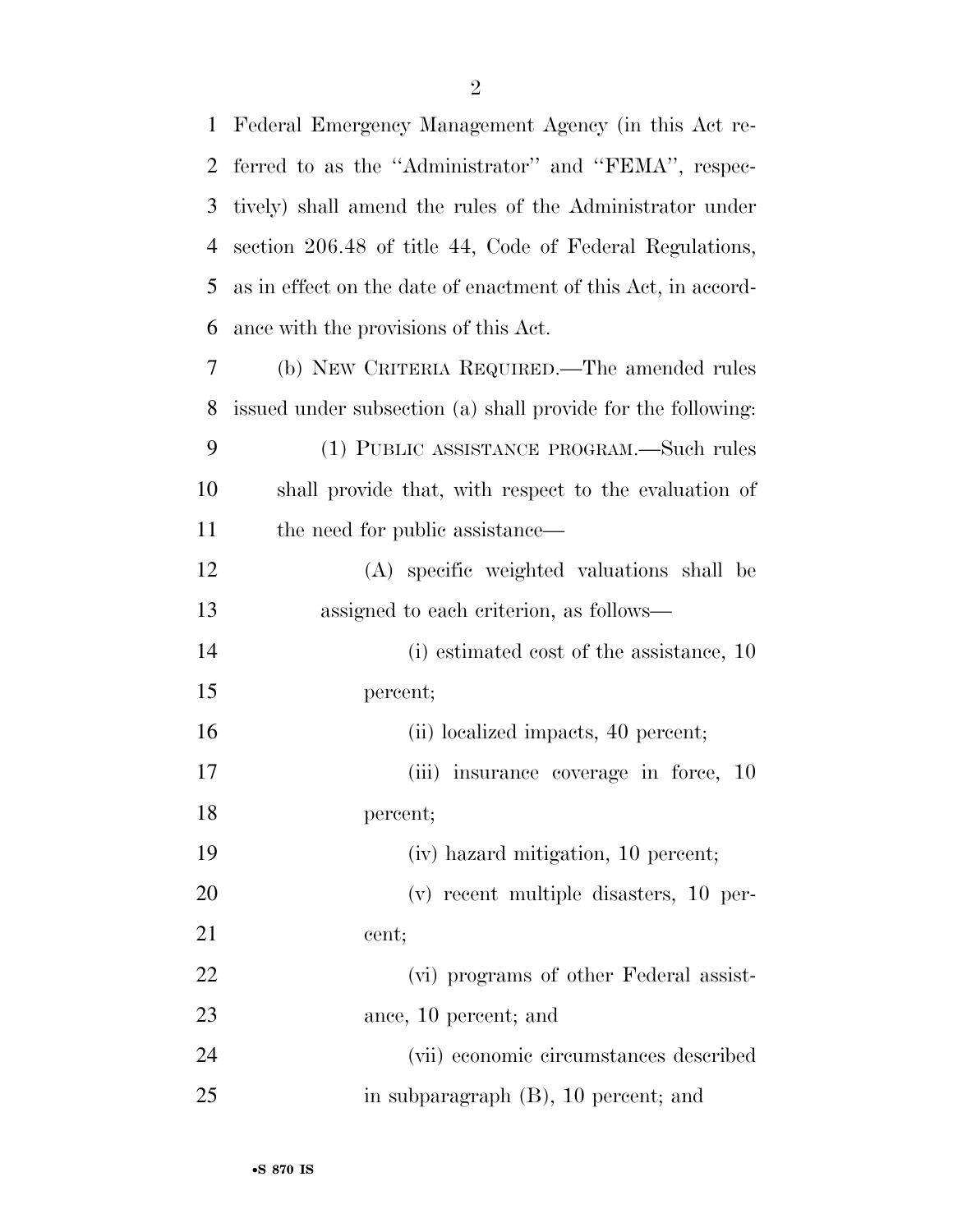| $\mathbf{1}$   | (B) FEMA shall consider the economic cir-             |
|----------------|-------------------------------------------------------|
| $\overline{2}$ | cumstances of-                                        |
| 3              | (i) the local economy of the affected                 |
| $\overline{4}$ | area, including factors such as the local as-         |
| 5              | sessable tax base and local sales tax, the            |
| 6              | median income as it compares to that of               |
| 7              | the State, and the poverty rate as it com-            |
| 8              | pares to that of the State; and                       |
| 9              | (ii) the economy of the State, includ-                |
| 10             | ing factors such as the unemployment rate             |
| 11             | of the State, as compared to the national             |
| 12             | unemployment rate.                                    |
| 13             | (2) INDIVIDUAL ASSISTANCE PROGRAM.—Such               |
| 14             | rules shall provide that, with respect to the evalua- |
| 15             | tion of the severity, magnitude, and impact of the    |
| 16             | disaster and the evaluation of the need for assist-   |
| 17             | ance to individuals—                                  |
| 18             | (A) specific weighted valuations shall be             |
| 19             | assigned to each criterion, as follows—               |
| 20             | (i) concentration of damages, 20 per-                 |
| 21             | cent;                                                 |
| 22             | (ii) trauma, 20 percent;                              |
| 23             | (iii) special populations, 20 percent;                |
| 24             | (iv) voluntary agency assistance, 10                  |
| 25             | percent;                                              |